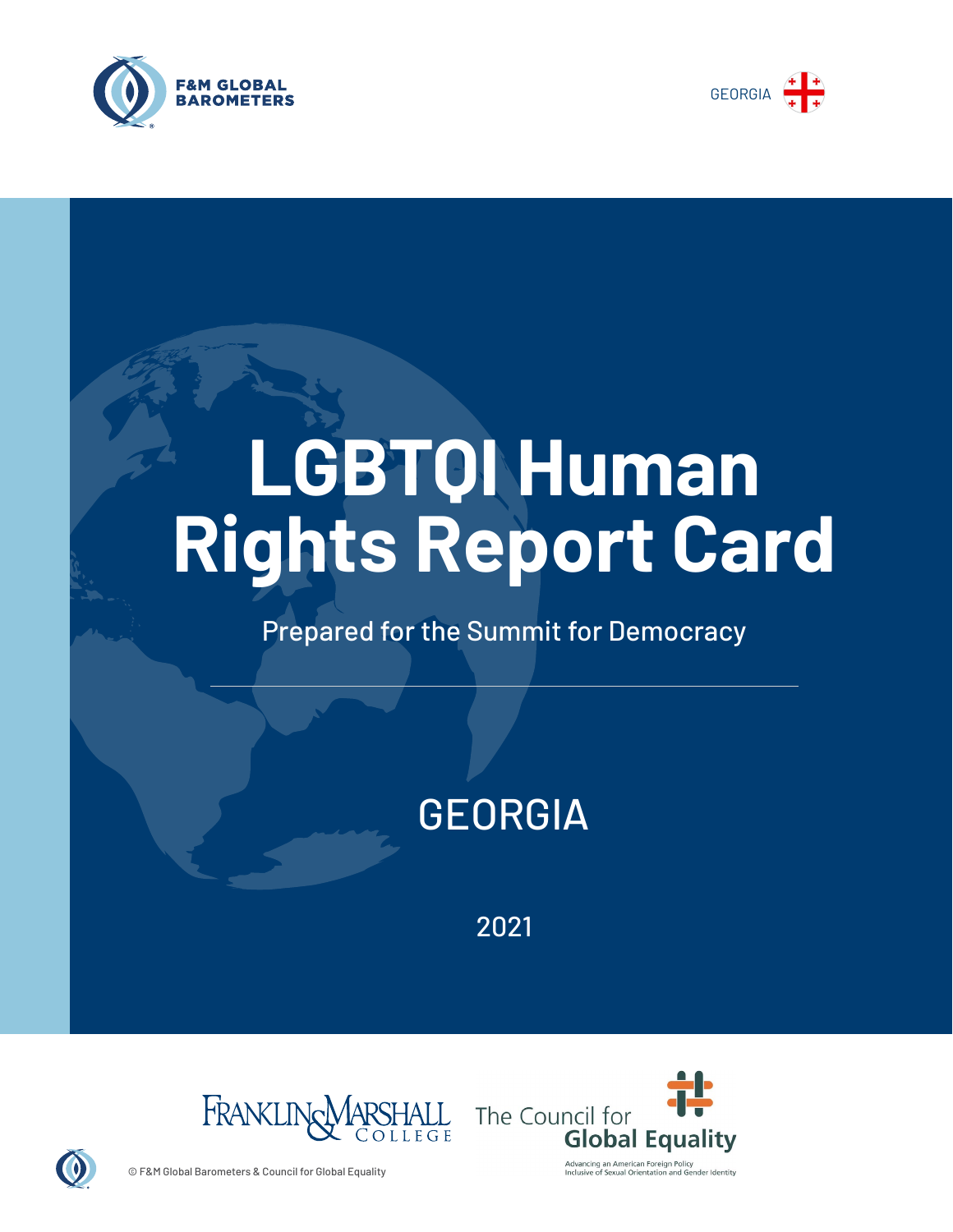



# Report Card on the Human Rights of LGBTQI Peoples Georgia

#### **OVERVIEW**

Inclusive democracies value the democratic, economic, and social contributions of *all* citizens. Indeed, democracy itself cannot thrive unless the human rights of all people are protected, and this must include protections for often marginalized lesbian, gay, bisexual, transgender, queer, and intersex (LGBTQI) peoples. Advancing rights for the protection of LGBTQI people is also closely correlated to broader democratic dividends, including efforts to address democratic backsliding, fight corruption, and build resilient movements to fight authoritarianism. These themes of the Summit for Democracy are also themes of LGBTQI movements around the world.

This report card provides a concise measurement of the attainment of core human rights protections for LGBTQI individuals. It sets the collective standard for participating states' core legal obligations toward LGBTQI peoples and consequently the ability of LGBTQI citizens to contribute to and benefit from democratic institutions. Countries are graded on three dimensions: Basic Rights, Protection from Violence, and Socio-economic rights. Only one state has achieved all benchmarks. The Summit for Democracy signals the start of a year of action when all states will have an opportunity to demonstrate progress in advancing the human rights and democratic participation of LGBTQI peoples.

The report card is based on **2020** baseline data and will be updated during the year of action to reflect advances over the coming year, culminating in a 2022 report at the end of the Summit process.

| $0 - 59\%$ | $60 - 69\%$ | $70 - 79\%$ | $80 - 89%$ | $90 - 100\%$ |
|------------|-------------|-------------|------------|--------------|
| Failing    | Poor        | Fair        | Good       | Excellent    |

### **REPORT CARD SCALE**

### **ADDITIONAL DEMOCRACY INDICATORS**

| Democracy Index<br>Full Democracy 8-10   Flawed Democracy 6-8   Hybrid Democracy 4-6   Authoritarian 0-4 | 2020                | 5.31/10  |
|----------------------------------------------------------------------------------------------------------|---------------------|----------|
| Freedom House Freedom in the World<br>Free 70-100   Partly Free 40-69   Not Free 0-39                    | 2020                | 61/100   |
| <b>Corruption Perceptions Index</b><br>Very Clean 100/100   Highly Corrupt 0/100                         | 020<br>$\sim$       | 56/100   |
| <b>Global Acceptance Index</b><br>High Acceptance 10   Low Acceptance 0                                  | 2017-20             | 2.94/10  |
| <b>Fragile States Index</b><br>Sustainable 0-30   Stable 30-60   Warning 60-90   Alert 90-100            | 020<br>$\bar{\sim}$ | 71.2/100 |
| <b>UNDP Gender Inequality Index</b><br>Very High 0.0   Low 1.0                                           | 2019                | 0.331/1  |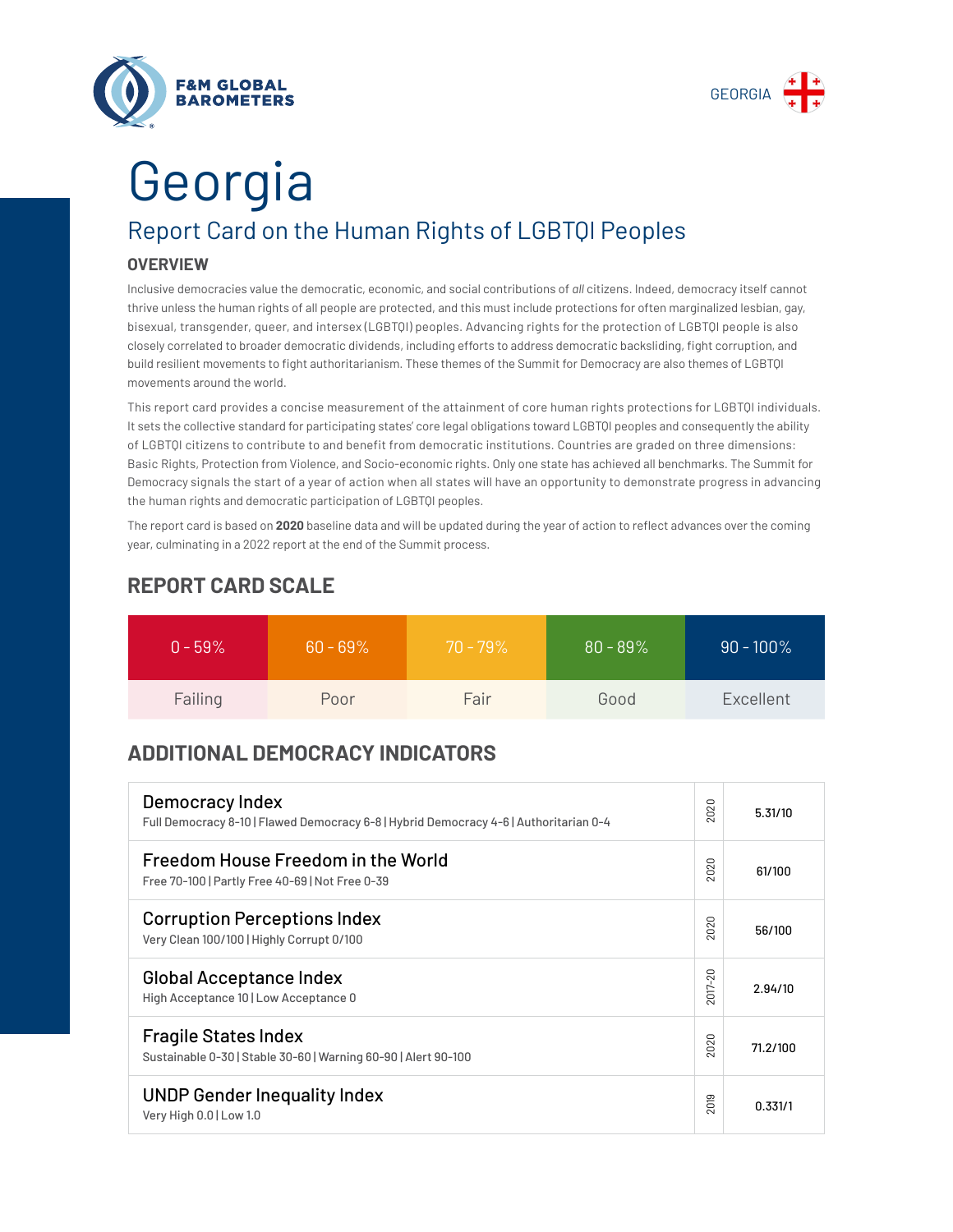



**The report card items are based on 2020 baseline data.**

| $\overline{70\%}$ | <b>DIMENSION 1: BASIC HUMAN RIGHTS</b>                                                               |                |                          |
|-------------------|------------------------------------------------------------------------------------------------------|----------------|--------------------------|
|                   | 1 No criminalization of sexual orientation                                                           |                | $\overline{\phantom{0}}$ |
|                   | 2 No criminalization of gender identity or expression                                                |                |                          |
|                   | 3 Freedom from arbitrary arrest based on sexual orientation                                          |                |                          |
|                   | 4 Freedom from arbitrary arrest based on gender identity                                             |                |                          |
|                   | 5 Legal recognition of gender identity                                                               |                |                          |
|                   | 6 No physiological alteration requirement for legal gender recognition                               | a              |                          |
|                   | 7 No psychiatric diagnosis requirement for legal gender recognition                                  |                |                          |
|                   | 8 LGBTQI organizations are allowed to legally register                                               |                |                          |
|                   | 9 LGBTQI organizations are able to peacefully and safely assemble                                    |                |                          |
|                   | 10 Security forces provide protection to LGBTQI pride participants                                   |                |                          |
| 40%               | <b>DIMENSION 2: PROTECTION FROM VIOLENCE</b>                                                         | <b>YES</b>     | N <sub>0</sub>           |
|                   | 11 Ban on gay conversion therapy                                                                     | o              |                          |
|                   | 12 Hate crimes legislation includes sexual orientation                                               |                |                          |
|                   | 13 Hate crimes legislation includes gender identity                                                  |                | $\bigcirc$               |
|                   | 14 Hate crimes legislation includes sex characteristics                                              |                |                          |
|                   | 15 Hate speech laws include sexual orientation                                                       | $\blacksquare$ |                          |
|                   | 16 Hate speech laws include gender identity                                                          |                |                          |
|                   | 17 Equality body mandate exists                                                                      |                |                          |
|                   | 18 Prohibition of medically-unnecessary non-consensual medical interventions on intersex individuals |                |                          |
|                   | 19 Gender affirming prison accommodations                                                            | $\bigcirc$     |                          |
|                   | 20 Asylum for LGBTQI individuals is available within the country                                     |                |                          |
| 60%               | <b>DIMENSION 3: SOCIO-ECONOMIC RIGHTS</b>                                                            | <b>YES</b>     | N <sub>0</sub>           |
|                   | 21 Workplace non-discrimination laws include sexual orientation                                      |                |                          |
|                   | 22 Workplace non-discrimination laws include gender identity                                         |                |                          |
|                   | 23 Workplace non-discrimination laws include sex characteristics                                     |                |                          |
|                   | 24 Fair housing non-discrimination laws include sexual orientation                                   |                |                          |
|                   | 25 Fair housing non-discrimination laws include gender identity                                      |                |                          |
|                   | 26 Head of state supports marriage equality                                                          |                |                          |
|                   | 27 State allows for marriage equality                                                                |                |                          |
|                   | 28 State prohibits discrimination in healthcare based on sexual orientation                          |                |                          |
|                   | 29 State prohibits discrimination in health care based on gender identity                            |                |                          |
|                   | 30 Legal classifications (such as an X sex or gender marker) universally available                   |                |                          |